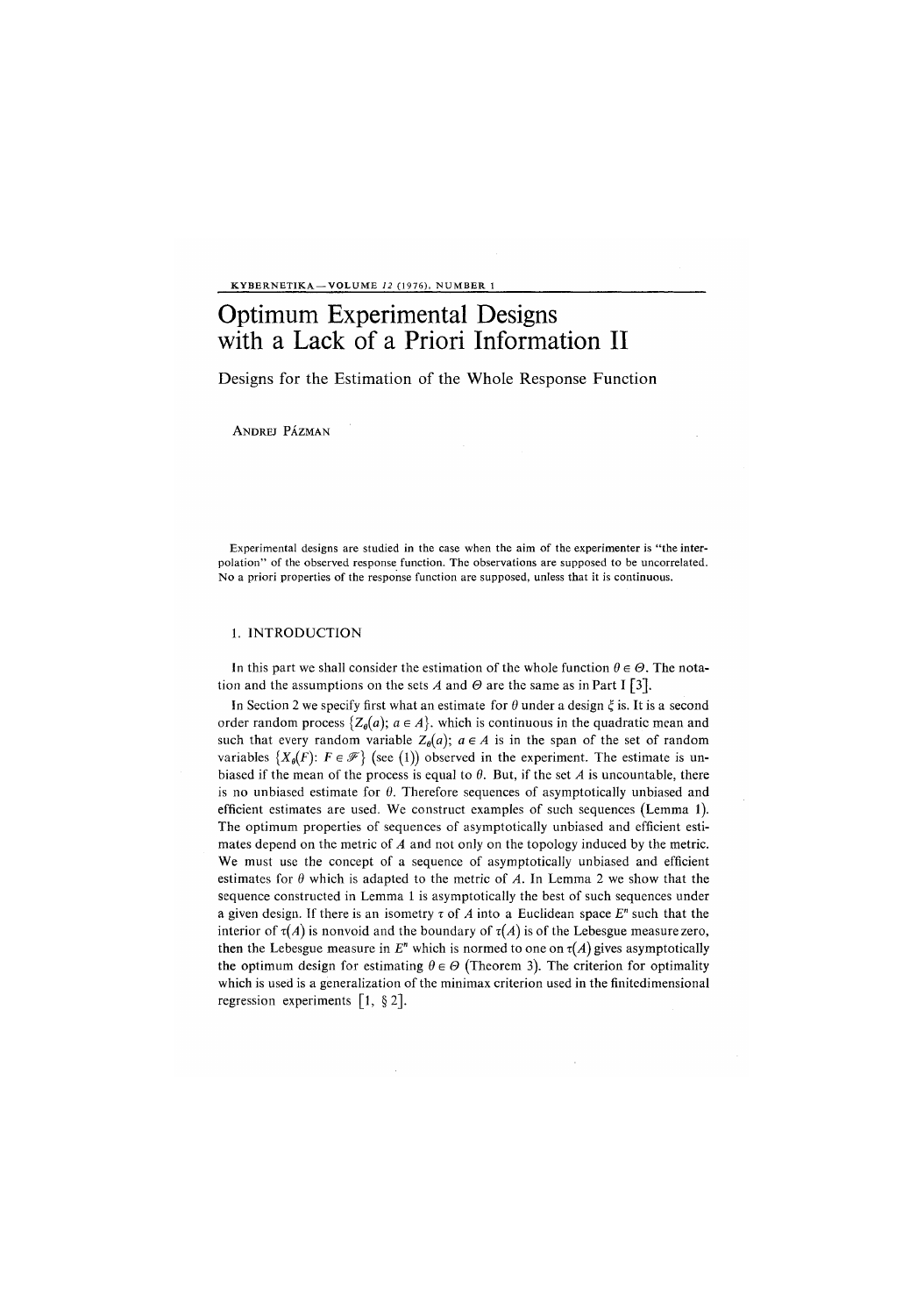## 2. ESTIMATES FOR *9* AND OPTIMUM DESIGNS

Let  $\xi$  be a design, and

$$
\mathscr{E}_{\xi} = \{ \{ X_{\theta}(F) : F \in \mathscr{F}, \, \xi(F) > 0 \}; \, \theta \in \Theta \}
$$

the variant of the experiment corresponding to the design  $\xi$  (see [2]). That means for every  $\theta \in \Theta$ 

(1)  ${X_{\theta}(F) : F \in \mathcal{F}, \xi(F) > 0}$ 

is an orthogonal random set function with the properties

a)

$$
X_{\theta}(\bigcup_{i=1}^n F_i) = \sum_{i=1}^n X_{\theta}(F_i) ,
$$

for disjoint sets  $F_1, \ldots, F_n$ ,

b)

$$
\mathbf{E} X_{\theta}(F) = \int_{F} \theta \, \mathrm{d}\xi \;,
$$
cov 
$$
\left[X_{\theta}(F), X_{\theta}(F')\right] = \xi(F \cap F'); \; F, F' \in \mathcal{F} \; .
$$

We denote by  $L_2\{X_{\theta}(F): F \in \mathscr{F}, \xi(F) > 0\}$  the span of the set (1) in the Hilbert space of all random variables with finite variances.

Intuitively a (linear) estimate for  $\theta \in \Theta$  is a linear mapping from the ,,sample space" of the orthogonal random set function *(*l) into the set of all functions defined in *A.*  This mapping and the random set function *(*1) may induce a random process on *A.*  We shall express more exactly the intuitive feeling by the following definitions:

A *(linear)* estimate for  $\theta \in \Theta$  (under the design  $\xi$ ) is a class of second order random processes

$$
\{Z_{\theta}(a); a \in A\}; \theta \in \Theta,
$$

such that

i**)** 

$$
Z_{\theta}(a) \in L_2\{X_{\theta}(F) : F \in \mathscr{F}, \xi(F) > 0\} ; \quad \theta \in \Theta, \quad a \in A,
$$

ii)

$$
\mathrm{E} Z_{\theta}(\cdot) \in \Theta \ ; \quad \theta \in \Theta \ ;
$$

iii) the mapping

$$
(a, a') \in A \times A \rightarrow \text{cov } [Z_{\theta}(a), Z_{\theta}(a')]
$$

does not depend on  $\theta \in \Theta$  and is continuous on  $A \times A$ .

 $\bf{8}$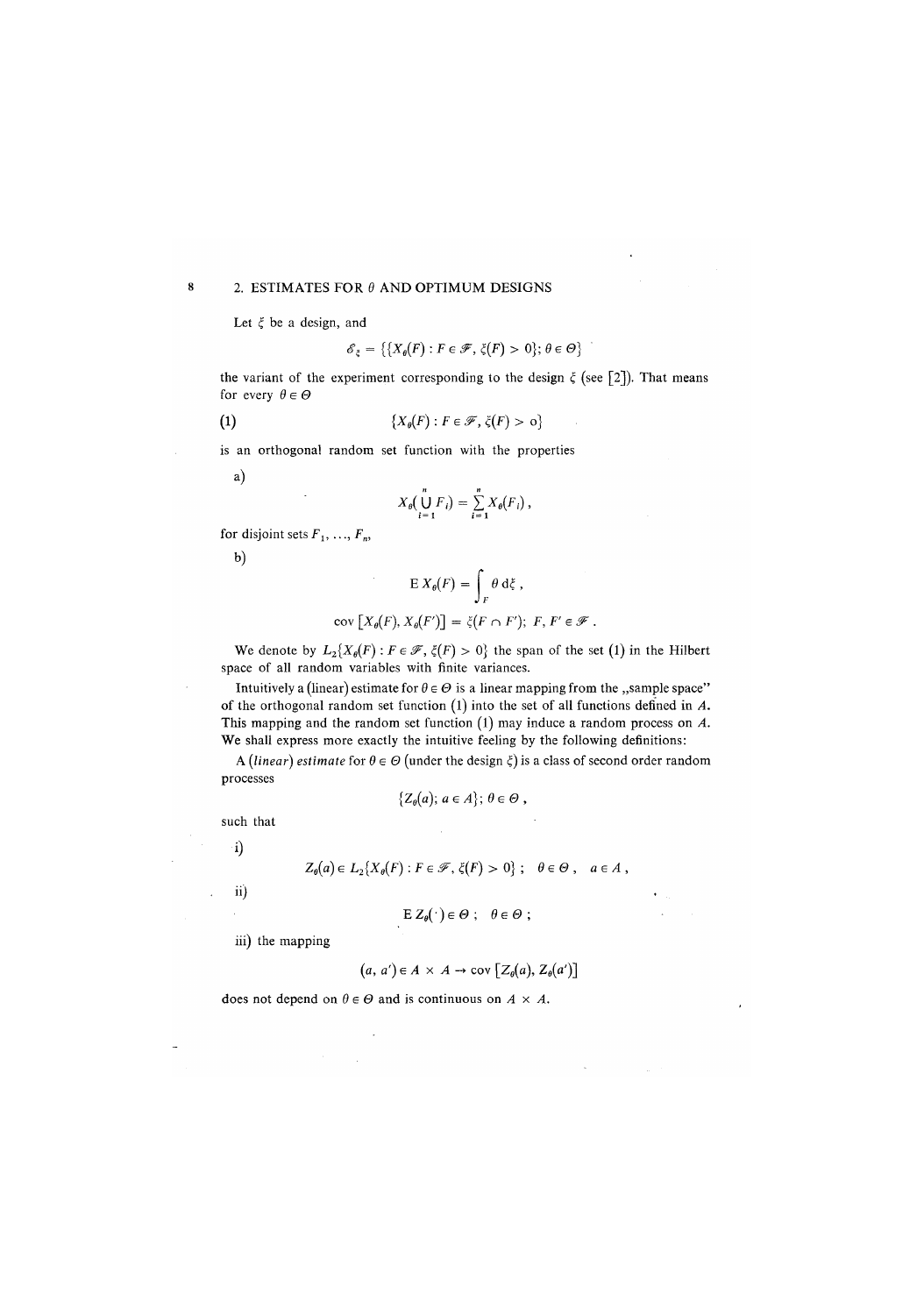The *bias* of the estimate is the

$$
\sup_{a\in A} |E Z_{\theta}(a) - \theta(a)| ; \quad \theta \in \Theta.
$$

The estimate is *unbiased* if the bias is zero. It is *efficient* if for every  $a \in A$ ,  $\{Z_0(a)\}$ ;  $\theta \in \Theta$ } is the best linear estimate for E  $Z_{\theta}(a)$  (in the sense of [2]).

From Lemma 2 in Part I  $\lceil 3 \rceil$  it follows immediately that there is no unbiased estimate for  $\theta \in \Theta$  if *A* is uncountable.

A sequence  $\{\mathscr{Z}_n\}_{n=1}^{\infty}$  of estimates:

$$
\mathscr{Z}_n = \left\{ \left\{ Z_{\theta}^{(n)}(a) : a \in A \right\}; \, \theta \in \Theta \right\}; \quad n = 1, 2, \ldots,
$$

is *asymptotically unbiased* if

$$
\lim_{n \to \infty} \sup_{a \in A} |E Z_{\theta}^{(n)}(a) - \theta(a)| = 0; \quad \theta \in \Theta.
$$

It is also *asymptotically efficient* if moreover  $\{Z_{\mathbf{a}}^{(n)}(a); \theta \in \Theta\}$  is the best linear estimate for  $E Z_{\theta}^{(n)}(a)$ .

Denote by *d* the metric in *A* and by  $G(n, a)$  the set  $\{a' : a' \in A, d(a', a) < 1/n\}$  $\left(\overline{G(n, a)} = \{a' : a' \in A, d(a', a) \leq 1/n\}\right).$ 

**Lemma 1.** Let  $\xi$  be a design such that  $\xi(U) > 0$  for every open set  $U \subset A$  (*A* is the support of  $\xi$ ), and that  $\xi$ [ $G(n, a) - G(n, a)$ ] = 0;  $n = 1, 2, ...$ ;  $a \in A$ . Denote by  $\{S_{\theta}^{(n)}(a); \theta \in \Theta\}$  the best linear estimate for the functional  $g_n(\cdot \mid a, \xi)$  under the design  $\xi$ , where

(2) 
$$
g_n(\theta|a,\xi) = \frac{\int_{G(n,a)} \theta \, d\xi}{\xi(G(n,a))}; \quad n = 1, 2, ..., a \in A, \quad \theta \in \Theta.
$$

 $\overline{\phantom{a}}$ 

Then  $\{S_{\theta}^{(n)}(a): a \in A\}$ ;  $\theta \in \Theta\}$ ;  $n = 1, 2, ...,$  is an asymptotically unbiased and efficient sequence of estimates for  $\theta \in \Theta$ .

Proof. According to Lemma 2 in Part I [3], the functionals  $g_n(\cdot | a, \xi)$  are estimable under  $\xi$  and the covariance of the best linear estimate for  $g_n(\cdot \mid a, \xi)$  and  $g_n(\cdot \mid b, \xi)$ *£)* is equal to

(3)  
\n
$$
\operatorname{cov}_{\xi}[g_n(\cdot \mid a, \xi), g_n(\cdot \mid b, \xi)] \equiv \operatorname{cov}\left[S_{\theta}^{(n)}(a), S_{\theta}^{(n)}(b)\right] = \frac{\xi[G(n, a) \cap G(n, b)]}{\xi[G(n, a)] \xi[G(n, b)]}.
$$

9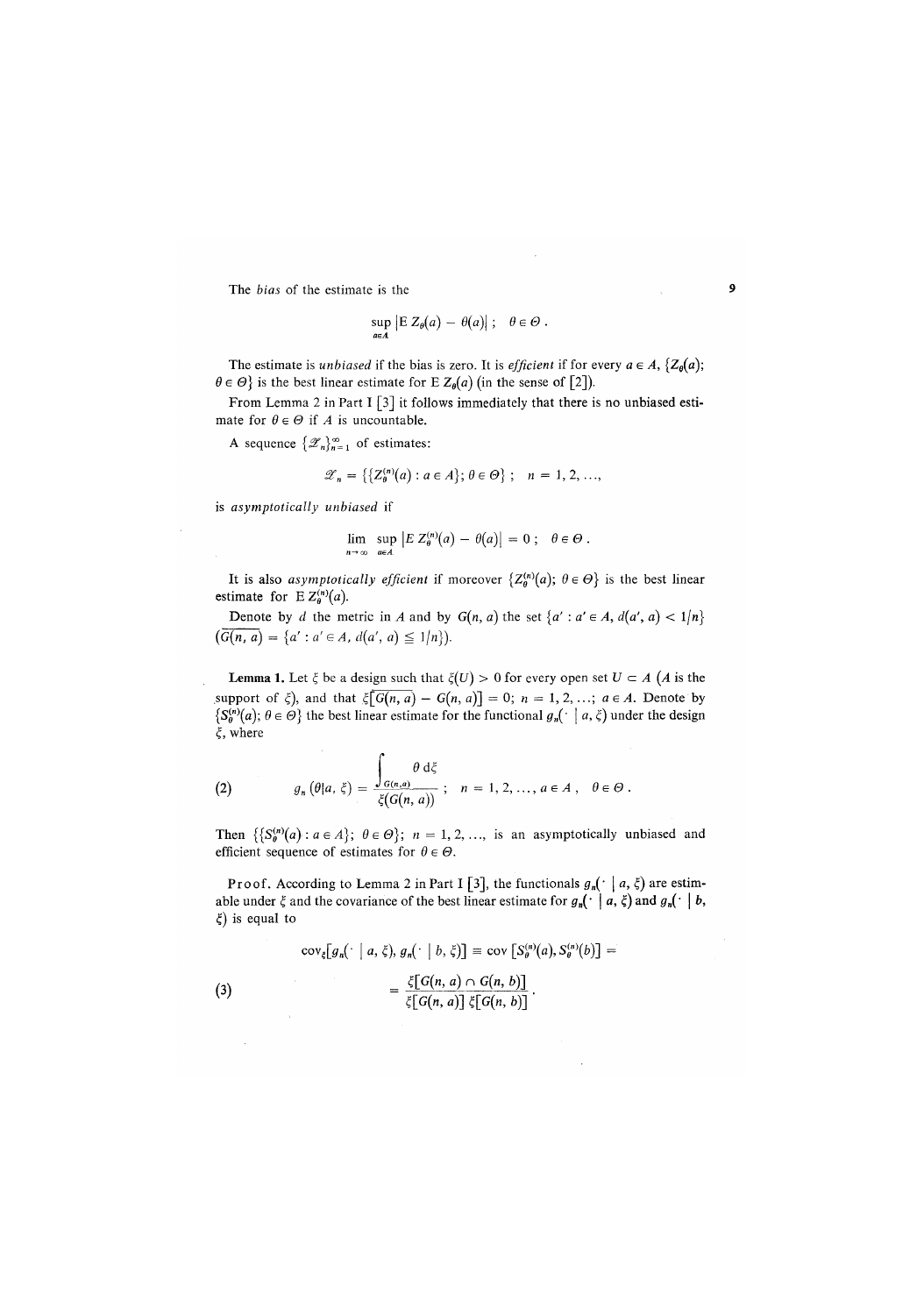Evidently, for every  $F_1$ ,  $F_2$ .  $F \in \mathscr{F}$  we may write:  $|\xi(F_1) - \xi(F_2)| \leq \xi(F_1 \Delta F_2)$ and  $\xi((F_1 \cap F) \Delta (F_2 \cap F)) \leq \xi(F_1 \Delta F_2)$ . Hence for  $a_k$ ,  $b_k$ ,  $a_k$ ,  $b \in A$ , we have

> $|\xi[G(n, a_k) \cap G(n, b_k)] - \xi[G(n, a) \cap G(n, b)]| \le$  $\leq$   $|\xi[G(n, a_k) \cap G(n, b_k)] - \xi[G(n, a_k) \cap G(n, b)]|$  +  $+ \left| \xi[G(n, a_k) \cap G(n, b)] - \xi[G(n, a) \cap G(n, b)] \right| \le$  $\leq \xi[G(n, b_k) \Delta G(n, b)] + \xi[G(n, a_k) \Delta G(n, a)].$

To show the continuity of  $\zeta[G(n, \cdot) \cap G(n, \cdot)]/\zeta[G(n, \cdot)]$   $\zeta[G(n, \cdot)]$  on  $A \times A$ it is sufficient to prove that

(4) 
$$
\lim_{k \to \infty} \xi[G(n, a_k) \Delta G(n, a)] = 0
$$

if  $\lim d(a_k, a) = 0$ .  $k \rightarrow \infty$ 

We may write:

$$
\bigcap_{m=1}^{\infty} \bigcup_{k \ge m} G(n, a_k) - \overline{G(n, a)} =
$$
\n
$$
= \{a' : \bigvee_{m \ge 1} \exists d(a', a_k) < 1/n\} \cap \{a' : d(a', a) > 1/n\} \subset
$$
\n
$$
\subset \{a' : \forall \exists d(a', a) < 1/n + d(a, a_k)\} \cap \{a' : d(a', a) > 1/n\} = \emptyset.
$$

Thus  $\bigcup_{k \ge m} G(n, a_k) - G(n, a) \big| \searrow \emptyset$  with  $m \to \infty$ . Hence  $0 \le \xi \big[ G(n, a_m) - G(n, a) \big] \le$  $\leq \xi \lfloor \bigcup_{k \geq m} G(n, a_k) - G(n, a) \rfloor \to 0.$  Analogically:  $\bigcap_{m \geq 1} [G(n, a) - \bigcap_{k \geq m} G(n, a_k)] =$ <br>= { $a' : d(a', a) < 1/n$ }  $\bigcap_{m \geq 1} a' : \forall \exists d(a', a_k) \geq 1/n$ } =  $\emptyset$ . Therefore  $0 \leq$ <br> $\leq \xi [G(n, a) - G(n, a_m)] \leq \xi [G(n, a) - \bigcap_{m \geq 1} G(n, a_k)] \$ is proved.

Since

$$
\left| \int_{G(n,a)} \theta \, d\xi - \int_{G(n,b)} \theta \, d\xi \right| \le
$$
  

$$
\leq \sup_{a \in A} |\theta(a')| \xi[G(n,a) \Delta G(n,b)],
$$

the limit (4) implies also the continuity of  $g_n(\theta | \cdot, \xi)$  in A. Finally

$$
\sup_{a \in A} |g_n(\theta | a, \xi) - \theta(a)| \le
$$
  

$$
\leq \sup_{a \in A} \sup_{a' \in G(n, a)} |\theta(a') - \theta(a)| \to 0
$$

with  $n \to \infty$ .

10

 $\pmb{\mathfrak{z}}$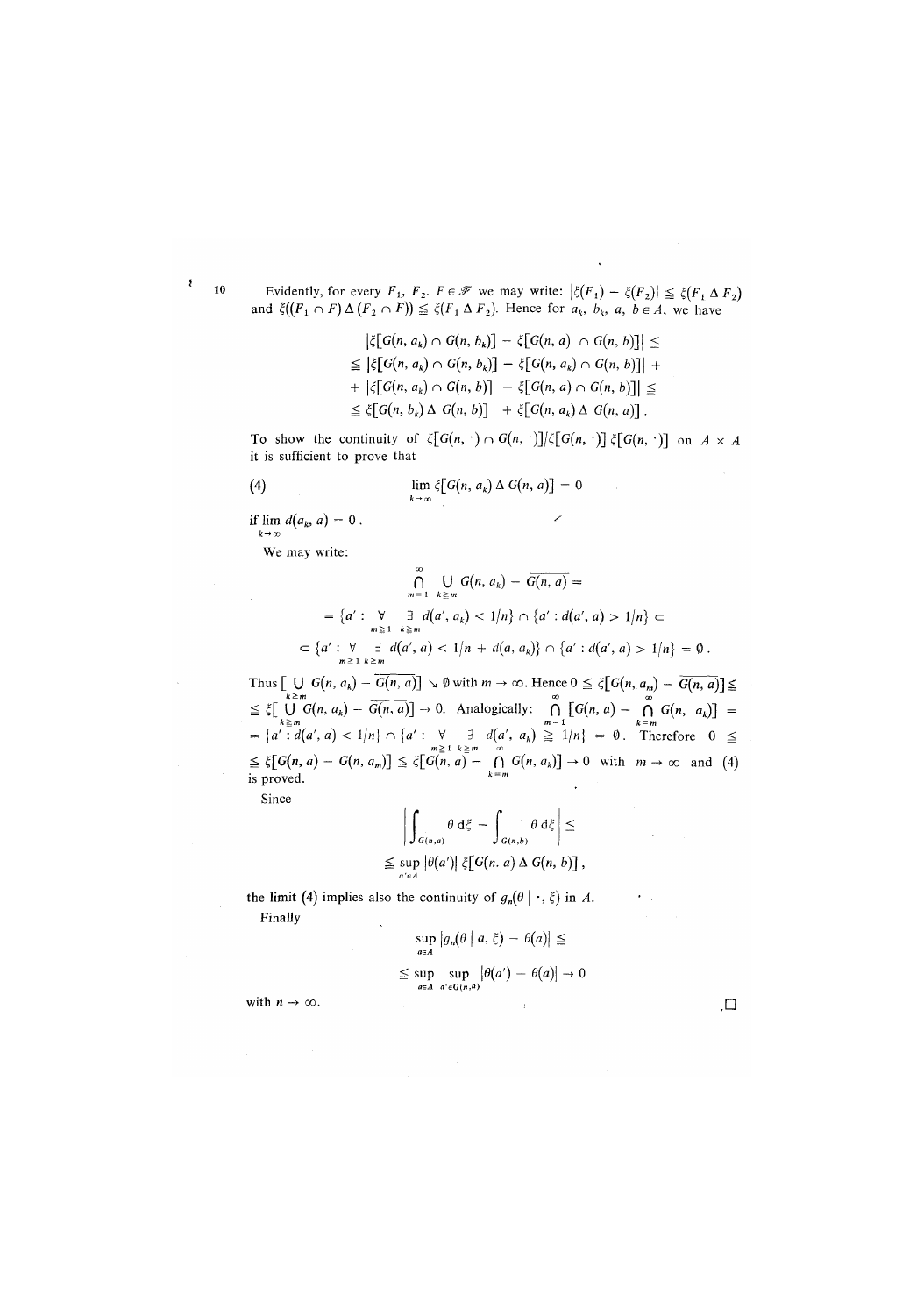In the sequel we shall assume that any design  $\xi$  satisfies the conditions stated in Lemma 1. Let  $\{\mathscr{Z}_n\}_{n=1}^\infty$  be an asymptotically unbiased and efficient sequence of estimates for  $\theta \in \Theta$  under the design  $\xi$ . We shall denote by  $h_n(\cdot | a)$  the functional on *0* defined by

(5) 
$$
h_n(\theta \mid a) = \mathbb{E} Z_{\theta}^{(n)}(a) ; \quad \theta \in \Theta
$$

That means that  $Z_{\theta}^{(n)}(a)$  is the best linear estimate for  $h_n(\cdot | a)$  and, analogically as in Part I, we denote by  $var_{\xi} h_n(\cdot | a)$  the variance of  $Z_{\theta}^{(n)}(a)$ . Since  $h_n(\cdot | a)$  is estimable under  $\xi$ , there is a  $\varphi_a^{(n)} \in L_2(A, \mathcal{F}, \xi)$  such that

(6) 
$$
h_n(\theta \mid a) = \int \varphi_a^{(n)} \theta \, d\xi \; ; \quad \theta \in \Theta ,
$$

and

(7) 
$$
\operatorname{var}_{\xi} h_n(\cdot \mid a) = \iint \varphi_a^{(n)} \rceil^2 d\xi
$$

(see [2], theorem 4). We shall say that  $\{\mathcal{Z}_n\}_{n=1}^{\infty}$  is *adapted to the metric of A* if for every  $a \in A$ ,  $n = 1, 2, \ldots$ , the function  $\varphi_n^{(n)}$  is zero outside of  $G(n, a)$ .

**Lemma 2.** If  $\{\mathscr{Z}_n\}_{n=1}^{\infty}$  is an asymptotically unbiased and efficient sequence of estimates for  $\theta \in \Theta$  under the design  $\xi$ , which is adapted to the metric of A, then

(8) 
$$
\liminf_{n \to \infty} \frac{\text{var}_{\xi} h_n(\cdot \mid a)}{\text{var}_{\xi} g_n(\cdot \mid a, \xi)} \ge 1; \quad a \in A.
$$

Proof. We may write

(9) 
$$
[\int \varphi_a^{(n)} d\xi]^2 \leq \xi[G(n, a)] \int [\varphi_a^{(n)}]^2 d\xi.
$$

The sequence  $\{\mathscr{Z}_n\}_{n=1}^\infty$  is asymptotically unbiased and the function on *A* which is identically equal to 1, is an element of *0.* Hence

(10) 
$$
\lim_{n\to\infty}\int\limits_{\alpha}^{\alpha} \varphi_a^{(n)}\,\mathrm{d}\zeta = 1\,.
$$

The inequality (8) follows directly from *(*9) and *(*10). Moreover the convergence in *(*10) is uniform in *A.* Thus

(11) 
$$
\forall \quad \exists \quad \forall \quad \forall \quad \text{var}_{\xi} \; h_n(\cdot \mid a) \geq (1 - \varepsilon) \text{var}_{\xi} \; g_n(\cdot \mid a, \xi).
$$

If we omit the assumption that  $\varphi_a^{(n)}$  is zero outside of  $G(n, a)$ , we may obtain contradictory results as the following example shows. Take  $A = \langle 0, 1 \rangle$ ,  $\xi$  the Lebesgue measure on  $\langle 0, 1 \rangle$ .  $\varphi_a^{(n)} = \chi_{G(n,a)} / \xi [G(2n, a)]$ . Then

$$
\lim_{n\to\infty}\frac{\text{var}_{\xi} h_n(\cdot \mid a)}{\text{var}_{\xi} g_n(\cdot \mid a, \xi)} = \lim_{n\to\infty}\frac{\xi[G(n, a)]}{\xi[G(2n, a)]} = 2; a \in (0, 1);
$$

11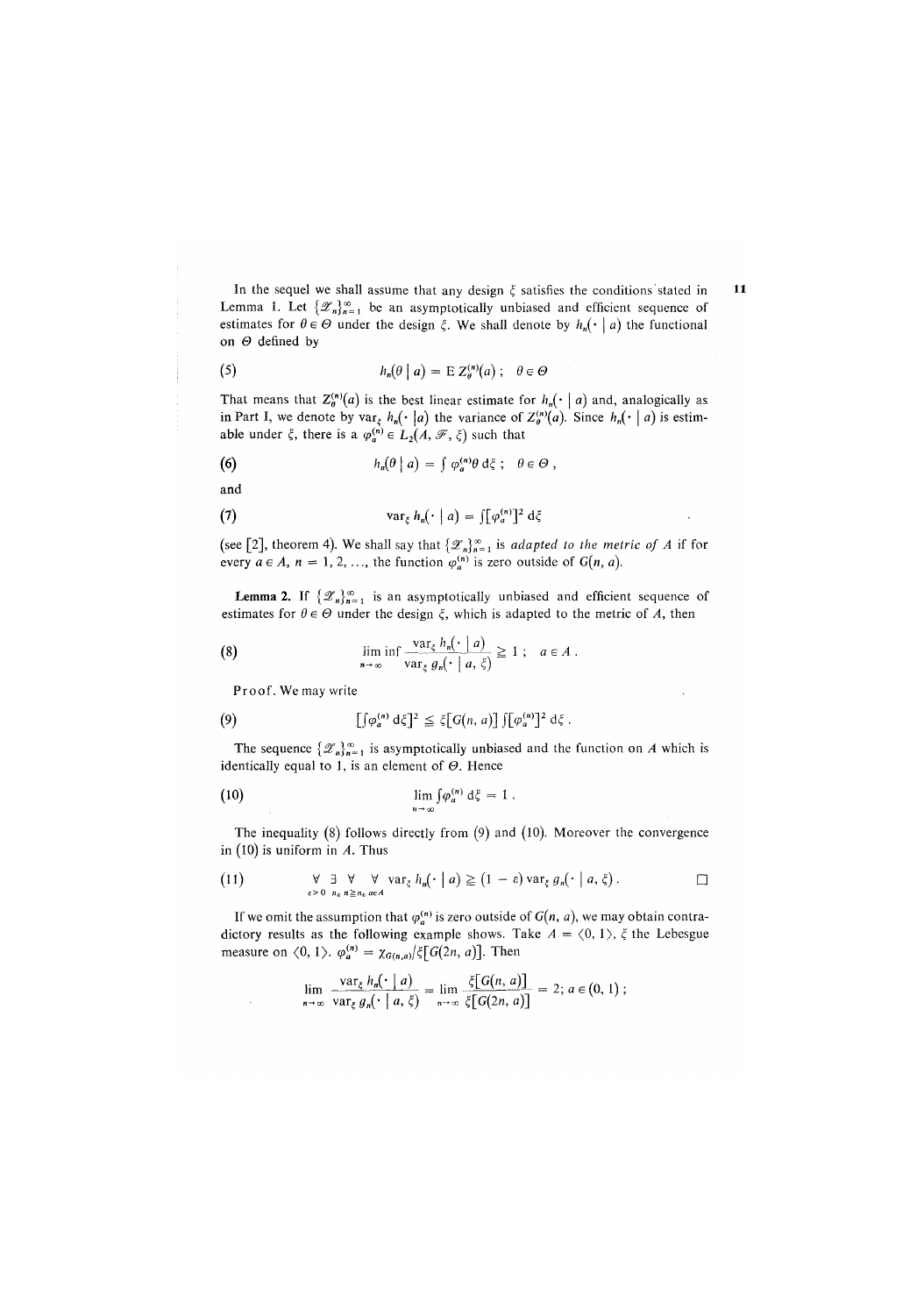$12$ thus " $g_n(\cdot \mid a, \xi)$  is better than  $h_n(\cdot \mid a)$ ". On the other hand  $\{h_n(\cdot \mid a)\}_{n=1}^{\infty}$  is a subsequence of  $\{g_n(\cdot \mid a, \xi)\}_{n=1}^{\infty}$  and both sequences must be considered as asymtotically equivalent.

Denote by  $E^m$  the *m*-dimensional Euclidean space and by  $\lambda$  the Lebesgue measure on  $E^m$ . Let us suppose that there is an isometry  $\tau$  of A into  $E^m$  such that the interior of  $\tau(A)$  is nonvoid and the boundary of  $\tau(A)$  has a zero measure  $\lambda$ . There is a sequence of compact sets  $C_1 \subset C_2 \subset \ldots \subset A$  such that the sequence  $\tau(C_1)$ ,  $\tau(C_2)$ , ... converges to the interior of  $\tau(A)$ . (Since every open set in  $E^m$  is a  $F^{\sigma}$  – set.)

**Theorem 3.** Let  $\{\mathscr{Z}_n\}_{n=1}^{\infty}$  be an asymptotically unbiased sequence of estimates for  $\theta \in \Theta$  under the design  $\xi$ , which is adapted to the metric of A. Then

$$
\lim_{k \to \infty} \liminf_{n \to \infty} \frac{\sup_{a \in C_k} \text{var}_k h_n(\cdot \mid a)}{\sup_{a \in C_k} \text{var}_\mu g_n(\cdot \mid a, \mu)} \ge 1
$$

where  $\mu(\cdot) = \lambda \tau(\cdot)/\lambda[\tau(A)].$ 

Proof. Without restriction on generality we may suppose that  $A \equiv \tau(A)$ . From *(*3) it follows

$$
(12) \quad \frac{\operatorname{var}_{\xi} h_n(\cdot \mid a)}{\operatorname{var}_{\mu} g_n(\cdot \mid a', \mu)} = \frac{\operatorname{var}_{\xi} h_n(\cdot \mid a)}{\operatorname{var}_{\xi} g_n(\cdot \mid a, \xi)} \cdot \frac{\mu[G(n, a')]}{\xi[G(n, a)]}; \quad a', a \in A, \quad n = 1, 2, \ldots
$$

Take a compact set  $C \subset A^0 \left( A^0 \right)$  is the interior of A), take  $\varepsilon > 0$  and take  $n_{\varepsilon}$  according to (11). There is an  $n_c \ge n_s$  such that for every  $a \in C$  and every  $n \ge n_c$ , {x :  $x \in E^m$ ,  $\|x - a\| < 1/n$   $\subset A$ . Denote  $\delta_n = \mu\{x : x \in E^m$ ,  $\|x\| < 1/n\}$ . Using (11) and (12) we may write

$$
\frac{\operatorname{var}_{\xi} h_n(\cdot \mid a)}{\operatorname{sup}_{a' \in \mathbb{C}} \operatorname{var}_{\mu} g_n(\cdot \mid a', \mu)} \ge (1 - \varepsilon) \frac{\delta_n}{\xi[G(n, a)]}; \quad a \in \mathbb{C}, \quad n \ge n_c.
$$

Hence for every  $\varepsilon > 0$ 

$$
\frac{\sup_{a \in C} \text{var}_{\xi} h_n(\cdot \mid a)}{\sup_{a \in C} \text{var}_{\mu} g_n(\cdot \mid a, \mu)} \geq
$$
\n
$$
\geq (1 - \varepsilon) \frac{\delta_n}{\inf_{a \in C} \xi[G(n, a)]};
$$
\n
$$
C \subset A^0, \quad n \geq n_c.
$$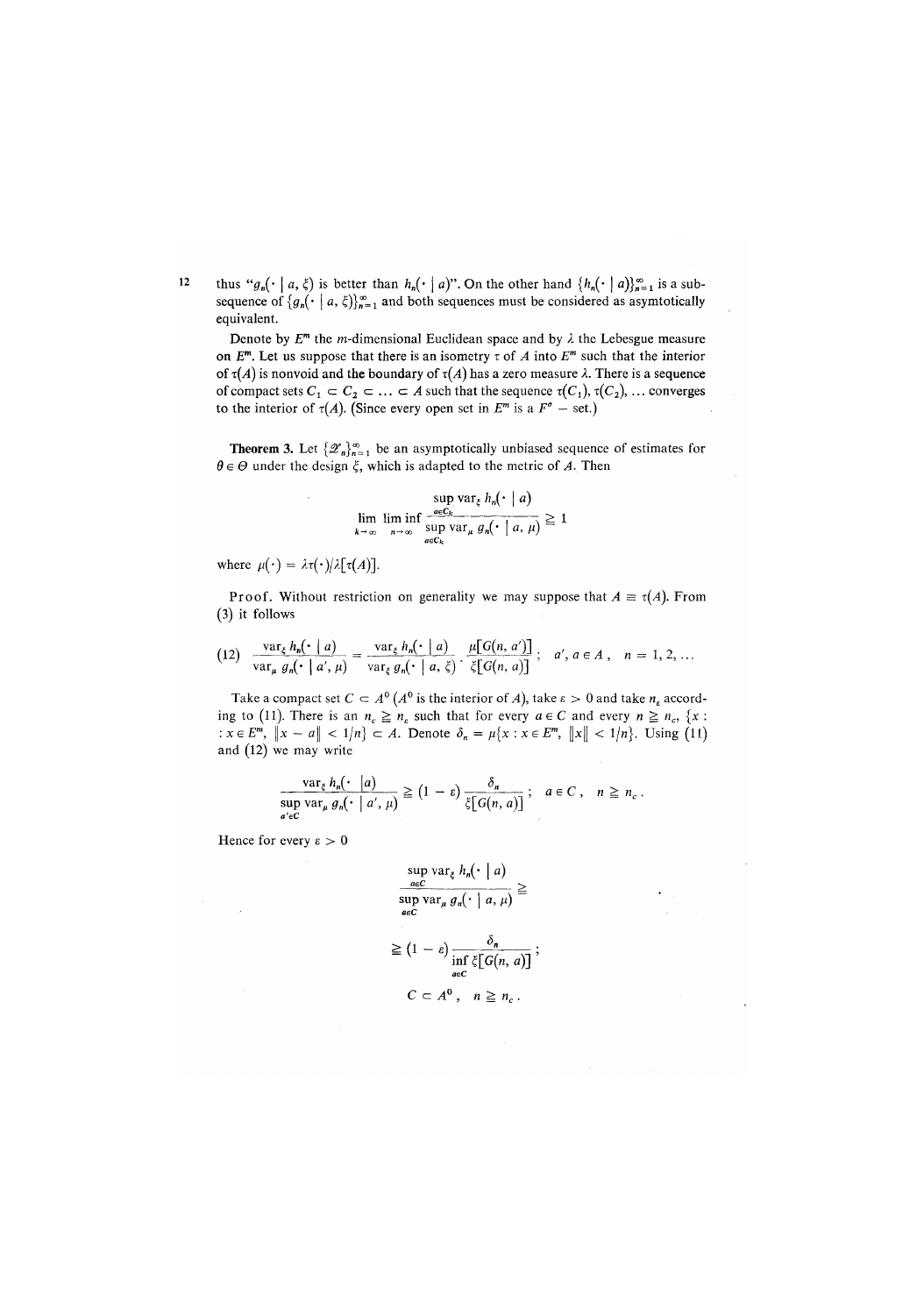$$
\boldsymbol{13}
$$

(13) 
$$
\liminf_{n \to \infty} \frac{\sup_{a \in C} \text{var}_{\xi} h_n(\cdot \mid a)}{\sup_{a \in C} \text{var}_{\mu} g_n(\cdot \mid a, \mu)} \geq
$$

$$
\geq \liminf_{n \to \infty} \frac{\delta_n}{\inf_{a \in C} \xi[G(n, a)]}; \quad C \subset A^0.
$$

Suppose that for some  $\varepsilon > 0$ ,  $j_0 \ge 1$ .

(14) 
$$
\liminf_{n \to \infty} \frac{\partial_n}{\inf_{a \in C_j} \xi[G(n, a)]} < 1 - \varepsilon; \quad j = j_0, j_0 + 1, \dots
$$

Then for a given  $C_j$  there is a sequence  $\{n_k\}_{k=1}^{\infty}$  such that

(15) 
$$
(1 - \varepsilon) \xi[G(n_k, a)] > \mu[G(n_k, a)] ; a \in C_j, k = 1, 2, ...
$$

There is a decreasing sequence of open sets  $U_1, U_2, ...$  such that  $C_j = \bigcap_{m=1}^{\infty} U_m$ . But<br>to every *m* there is an  $n_k$  such that  $U_m \supset \bigcup_{a \in C_j} G(n_k, a) \supset C_j$ . Since  $C_j$  is compact we may directly suppose that to every *m* there is an  $n_k$  such that  $U_m$  is a finite union of open spheres  $G(n_k, a)$ ;  $a \in C_j$ . Then (15) implies:

$$
(1 - \varepsilon) \xi(U_m) > \mu(U_m); \quad m = 1, 2, \dots, \quad \text{hence}
$$

$$
\mu(C_j) = \lim_{m \to \infty} \mu(U_m) \le (1 - \varepsilon) \lim_{m \to \infty} \xi(U_m) = (1 - \varepsilon) \xi(C_j).
$$

Finally, since  $A^0$  is a union of  $C_{j0}$ ,  $C_{j0+1}$ , we have  $1 = \mu(A^0) = (1 - \varepsilon) \xi(A^0) \leq$  $\leq 1 - \varepsilon$ . The supposition (14) is not possible; thus to every  $\varepsilon > 0$ ,  $j_0 \geq 1$ , there is a  $j \geq j_0$  such that

(16) 
$$
\liminf_{n \to \infty} \frac{\delta_n}{\inf_{a \in C_i} \xi[G(n, a)]} \geq 1 - \varepsilon \; ; \quad i = 1, 2, ..., j.
$$

Putting (16) into (13) and taking the limit  $\varepsilon \to 0$  we obtain the statement of Theorem 3.

Theorem 3 shows that the normalized Lebesgue measure can be considered as the design which minimalizes the maximal variance of the approximate estimate for  $\theta(a)$ ;  $a \in A$ . This optimal design depends on the metric in A, that means on the way of approximating the function  $\theta$  by estimable functionals. This can be shown in the following example. Take  $A = \langle 0, 1 \rangle$ ,  $d_1(a, b) = |b - a|$ ,  $d_2(a, b) = |b^2 - a^2|$ ;  $a, b \in \langle 0, 1 \rangle \text{ and } \tau_1 : a \in \langle 0, 1 \rangle \rightarrow x = a \in E^1, \tau_2 : a \in \langle 0, 1 \rangle \rightarrow x = a^2 \in E^1, \tau_1, \tau_2$ are isometries of  $(A, d_1)$  or  $(A, d_2)$  onto  $\langle 0, 1 \rangle \in E^1$ , but  $\lambda \tau_1(\cdot) + \lambda \tau_2(\cdot)$ .

(Received February 25, 1975.)

**T**hu**s**